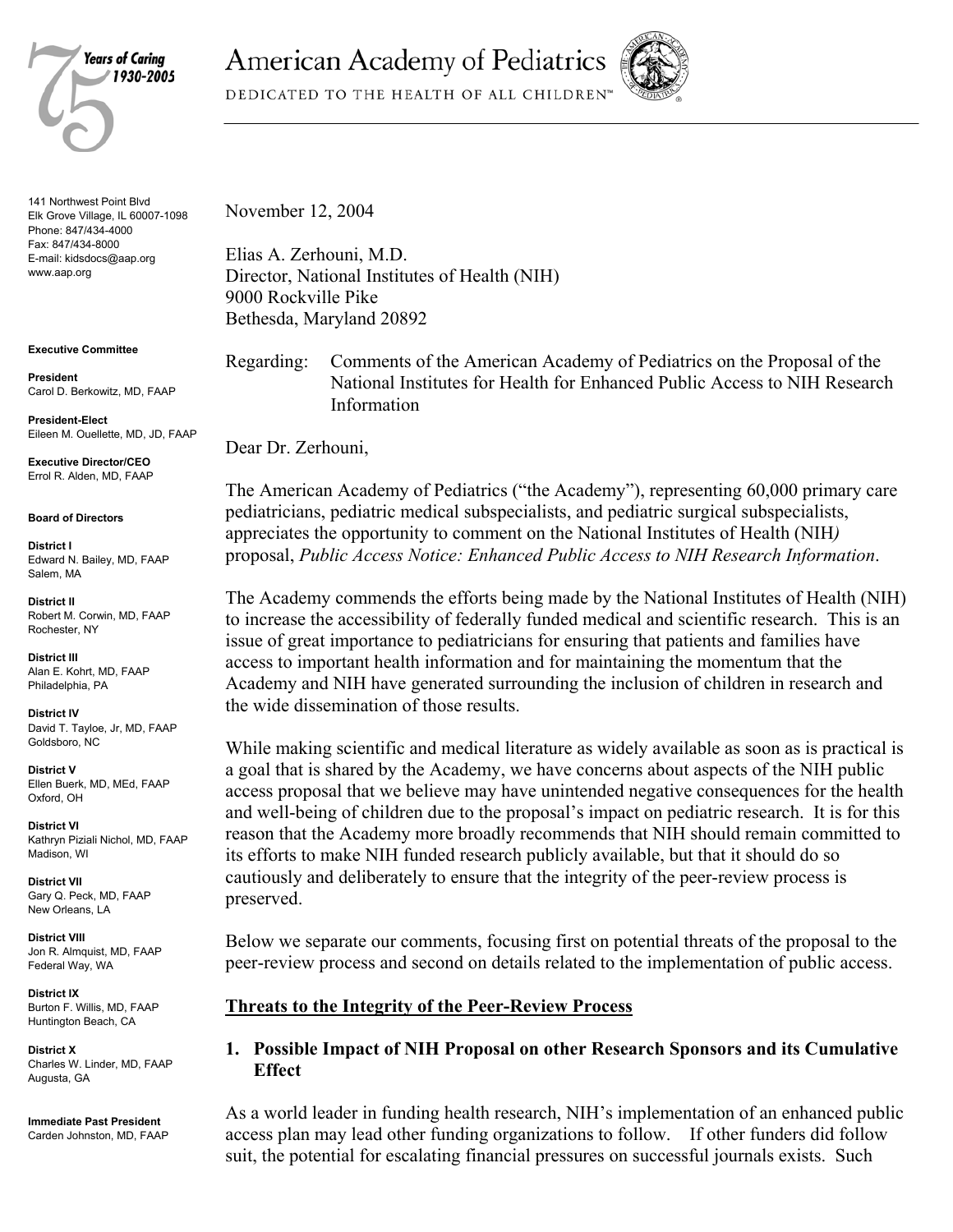financial pressures could lead journals to consider alternative funding methods to remain viable, like author-pays systems. Such approaches have the potential to seriously weaken the peer-review process. In author-pays systems an inherent and structural conflict of interest is introduced into peer-review because the author whose research is being evaluated is also the primary source of revenue for the journal performing the review. Thus, the Academy urges for caution and careful monitoring during the implementation of any plan.

# **2. Six Month Access Window May be Too Risky**

While the Academy agrees that all publicly funded research should be freely accessible on the Internet at some point in time and encourages all scientific publishers to adopt access windows of 12 months or less if possible, we recognize that there is not a one-size-fits-all model suitable for all publications. If journals are forced to provide free public access too close to the date of release of the print version, journal subscriptions may dramatically decrease, resulting in financial instability for the journal, and thereby causing disruption of the peer review process and the integrity of the research publication.

What is viable for weekly or monthly clinical journals is not necessarily viable for quarterly publications or research-focused publications in many fields.

The Academy encourages the access window to be as short as the publisher believes is feasible without placing each journal's continued publication at risk. Therefore, the Academy recommends that NIH does not ask publishers to adopt a "one-size-fits-all" sixmonth standard, and instead suggests a more flexible approach. One approach would be to start with a conservative initial time frame that was greater than 6 months. This would allow for the creation of the database and systems. It could also reduce the potential for harm by increasing the chance of identifying problems when they are still correctable. Over time, the time-frame could be gradually reduced, assuming no harm to the peer-review process is observed. Additionally, the experiences of publishers already choosing to use shorter time frames could be systematically monitored.

## **3. Posting Pre-Publication Articles May Lead to Misunderstandings**

The Academy strongly believes that any article accepted for online publication be the final peer-reviewed and copy-edited version. Particularly for clinically-relevant findings, to publish something less could possibly place public safety at risk.

After an article is accepted for publication in most journals, it undergoes copyediting by a professional medical editor and is then proofread by the author(s) of the paper. Editors may spot errors in dosages and other critical information. They work with authors to make the communication of research findings as comprehensible as possible. Authors, in turn, re-read their papers, routinely making corrections—some of which are substantive.

Also, post-publication notices, such as erratum, need to be appended to the final manuscript. Occasionally an error is caught only after publication; in online versions, this erratum is appended to the originally published article so when a reader prints or downloads the article,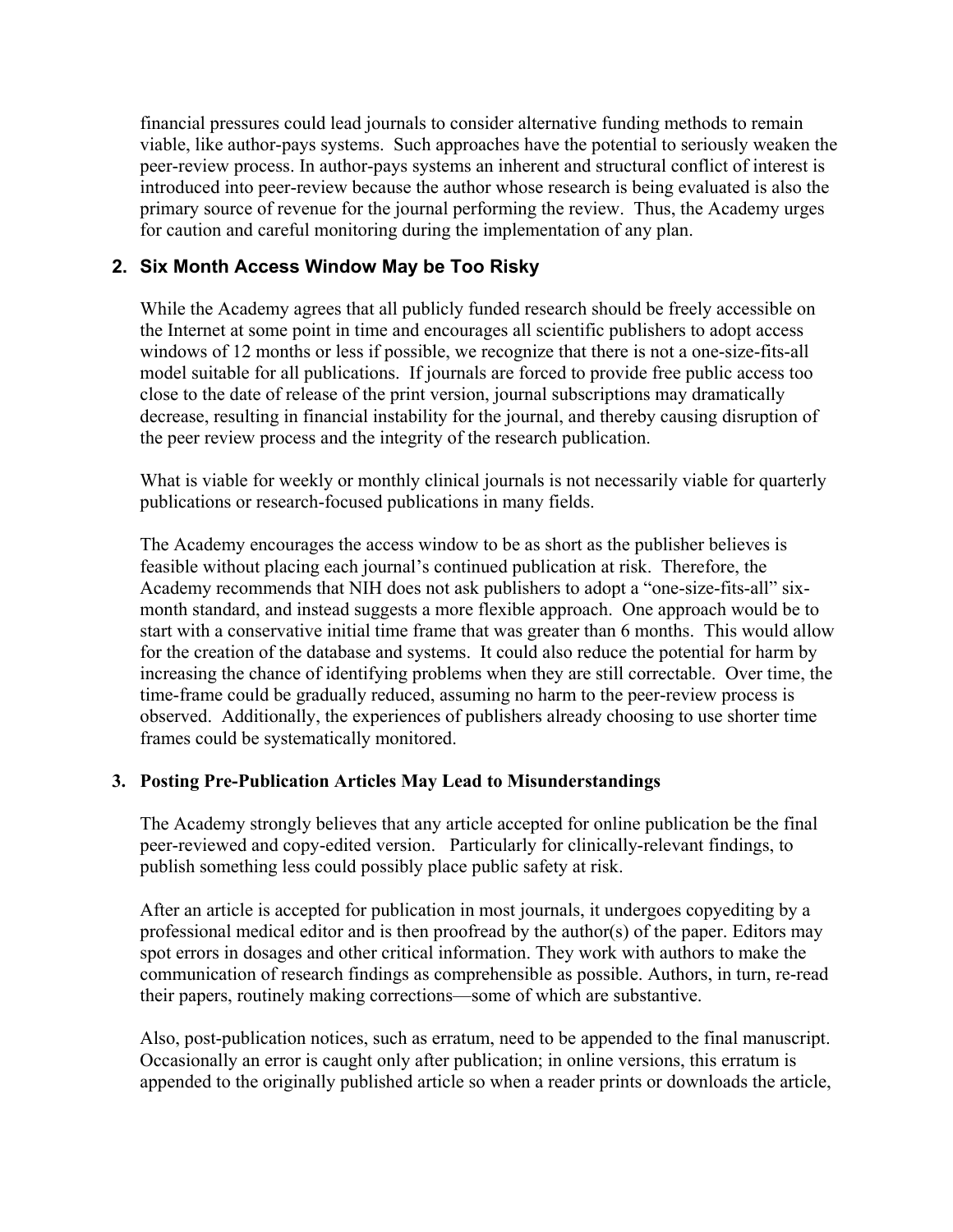the erratum accompanies. It is extremely important to ensure such amendments be included in posted articles.

## 4. **Benefit for Patients and Families is Unknown**

Given the potential for possible harm under the new proposal it is important to consider what the likely benefit of the new proposal will be and whether the benefits outweigh the risks. While there is no way to know at this point how many people would benefit from enhanced public access, targeted users of this information likely include researchers, practitioners, patients, and patients' families. Of course, other professionals such as journalists, political activists, lawyers, and politicians may also be interested in this information. For the primary groups, however, it will be important to systematically assess during any implementation whether the enhanced public access is in fact increasing access and use. If it is found that the information remains largely used by researchers alone, then the program may need to be reassessed in that light.

Further, the Academy encourages NIH to study other mechanisms for making research freely accessible to patients in a timely manner. For example, many scientific publishers and societies have endorsed a new initiative called "Patient Inform" as a model for providing free access to patients or, in the case of children and adolescents, their parents or guardians. Specifically, the Patient Inform initiative aims to provide free and immediate access to research articles from gateway sites frequented by patients and their advocates. Additionally, however, Patient Inform seeks to provide greater context through educational and evaluative materials provided by experts in the field to help non-scientists use these research findings.

## **Implementation Details**

## **1. A Distributive Model Versus a Centralized Archive: Where Will Articles Be Archived?**

Rather than creating a centralized archive, the Academy encourages using a distributive model that leverages existing technology and links to articles on publishers' Web sites. Scientific societies like the Academy and scientific publishers have spent hundreds of millions of dollars developing distributed and interlinked systems of publication. We have collectively created the most stable linking system in existence through permanent, digital object identifiers (DOIs). DOIs allow links to remain intact even if Web URLs are changed. Search results would then continue to link out to the journal of record—using stable DOIbased linking—thus ensuring that all errata and supplemental materials are presented to all readers.

Thus, instead of posting authors' manuscripts in PubMed Central, the Academy recommends that NIH continue to post abstracts of articles in PubMed immediately upon publication, and provide electronic "links" to the final, edited articles on publishers' sites. This will ensure that visitors to PubMed have access to the most accurate information possible, and readers will have access to resources not contained within the author's manuscript, including supplemental data, such as video and audio files, additional data sets, slide shows, and other multimedia.